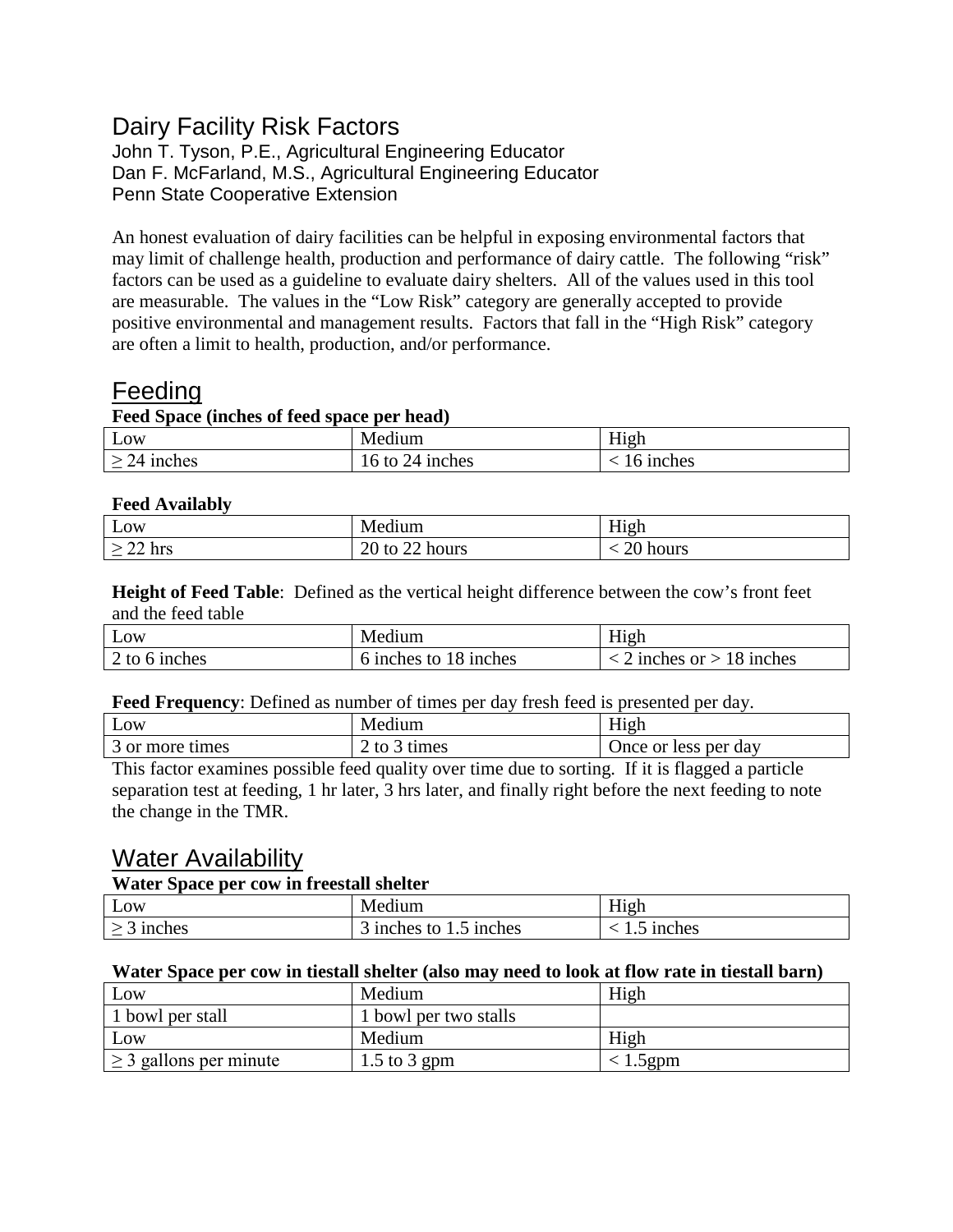# **Environment**

### **Air Quality:** Temperature difference between stall area and outside.

|         | $\cdot$ $\cdot$                 | ---                       |
|---------|---------------------------------|---------------------------|
| Low     | Medium                          | H <sub>1</sub> gh         |
| degrees | degrees<br>to<br>$\overline{1}$ | degrees<br>$\overline{v}$ |

### **Heat Abatement**

| Low                             | Medium                            | High                   |
|---------------------------------|-----------------------------------|------------------------|
| Tunnel Ventilation or           | Tunnel Ventilation or             | No heat abatement used |
| <b>Circulation Fans PLUS</b>    | <b>Circulation Fans Only Used</b> |                        |
| <b>Evaporative Cooling Used</b> |                                   |                        |

## Management

### **Overcrowding**

| -<br>Low                          | 1um                        | $- -$<br>High |
|-----------------------------------|----------------------------|---------------|
| $5\%$<br>$\overline{\phantom{0}}$ | 20%<br>5%<br>$+ \cap$<br>w | 20%           |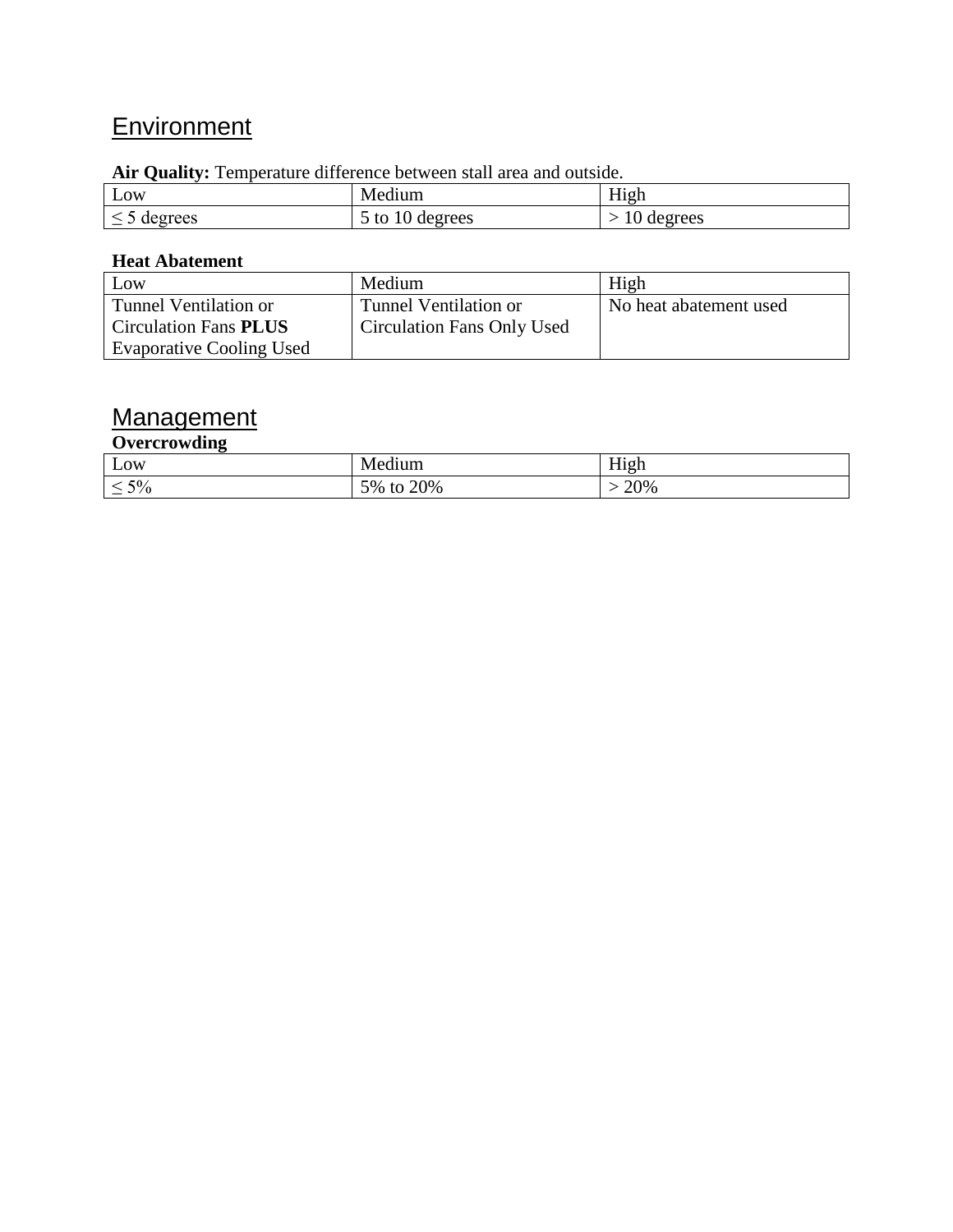## **Comfort**

The following guidelines are used as a first step in stall evaluation. Stall success or failure can involve several factors other than dimensions. A more accurate evaluation of stall acceptance, comfort, and performance involves observation of stall use over time.

### **Freestalls (Large Frame)**

**Width**

| Low                 | Medium                            | .<br>H <sub>1</sub> gh    |
|---------------------|-----------------------------------|---------------------------|
| $\geq 48$<br>inches | 48<br>46 to<br><sub>1</sub> nches | <sub>1</sub> nches<br>4n. |

**Length (Closed Front)**: Measured from alley side of curb to the stall side of support post.

Closed front defined as having an obstruction within the area from 6 inches above stall surface to 30 inches above stall surface.

| Low  | $-1$<br>ululli                               | $- - -$<br>$H_1$ nh<br>111211     |
|------|----------------------------------------------|-----------------------------------|
| teet | $\mathbf{r}$<br>w<br>$\mathbf{r}$<br>$\cdot$ | $\sim$<br>taat<br>IVVI<br>$\cdot$ |

Length (Open Front): Measured from alley side of curb to the stall side of support post. Open front defined as have no obstruction within the area from 6 inches above stall surface to 30 inches above stall surface.

| $\mathbf{r}$<br>Low                                            | <br>NIE<br>uum.                               | $- - -$<br>ισr<br>**** |
|----------------------------------------------------------------|-----------------------------------------------|------------------------|
| $\sim$<br>tee:<br>-<br><b>ICCL</b><br>$\overline{\phantom{0}}$ | $\mathsf{r}\mathsf{a}\mathsf{a}'$<br>◡◡៶<br>w | ۵۵1-<br>エレしし           |

**Neck rail (horizontal):** Measured from the alley side of curb to the cow side of the neck rail.

| Low                      | $\overline{\phantom{a}}$<br>Medium       | <b>TT*</b><br>H <sub>1</sub> gh |
|--------------------------|------------------------------------------|---------------------------------|
| <sub>1</sub> nches<br>nð | 64<br>$\mathbf{f}$<br>-<br><b>O</b><br>w | <sub>1</sub> nches<br>nд        |

**Neck rail (vertical):** Measured from the stall surface if mattress or from stall curb if sand bedded to the bottom of the neck rail.

| <u>т</u>                        | $\bullet$                         | <b>TT'</b>               |
|---------------------------------|-----------------------------------|--------------------------|
| Low                             | Medium                            | H <sub>1</sub> gh        |
| 48<br><i>s</i> inches<br>$\leq$ | 44<br><sub>1</sub> nches<br>to 48 | <sub>1</sub> nches<br>44 |

**Brisket locator (board):** Measured from the alley side of the curb if mattress or from cow side of curb if sand bedded to the bottom of the brisket locator.

| Low                 | $\bullet$<br>Medium                     | $T$ $T$ <sup>+</sup><br>H <sub>1</sub> gh |
|---------------------|-----------------------------------------|-------------------------------------------|
| 70 inches<br>$\geq$ | $.70^{\circ}$<br>66<br>J inches<br>, to | $66$ inches                               |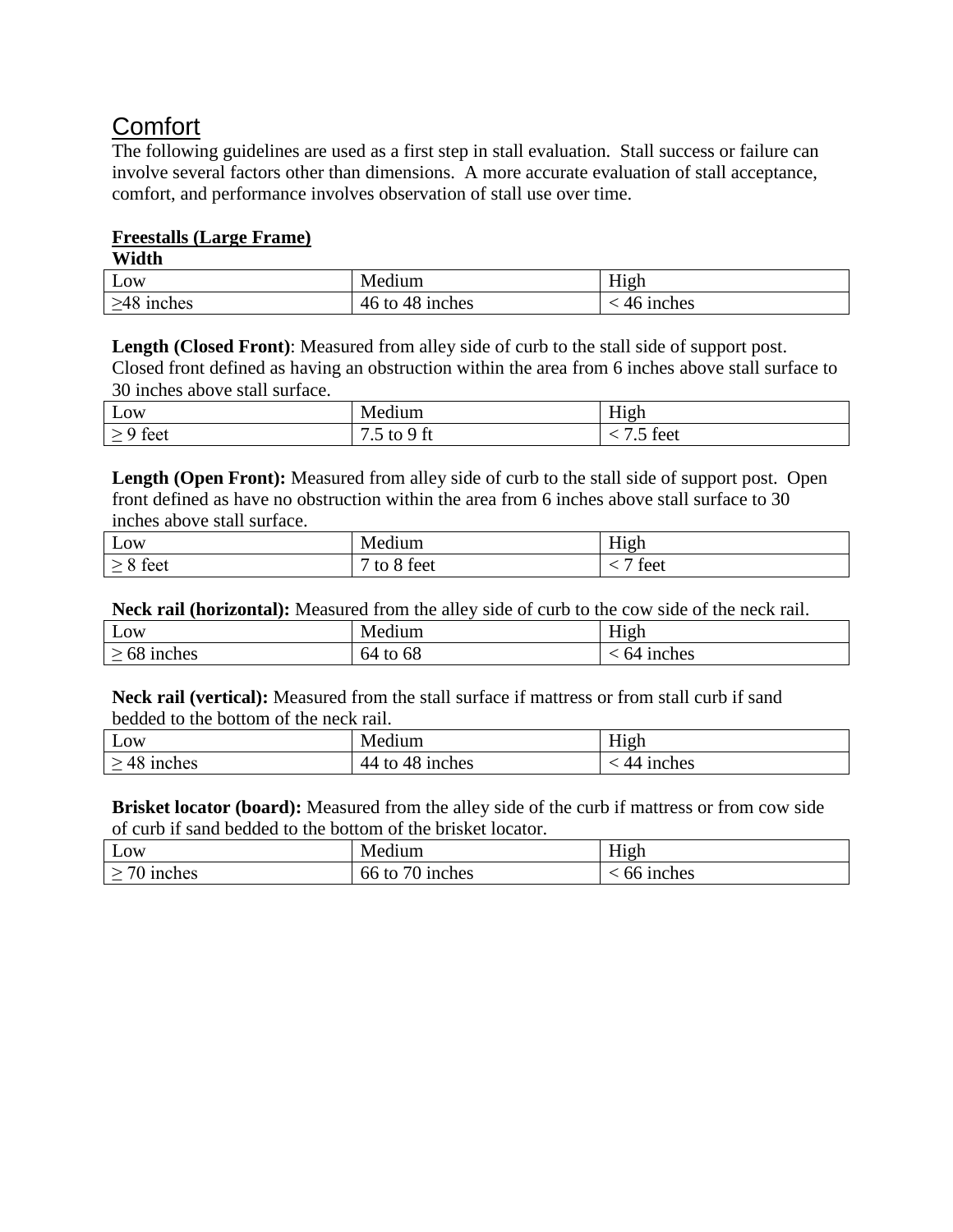**Freestalls (Small Frame)**

| Vidth |  |
|-------|--|
|       |  |

| Low                              | 11111T                       | $- - -$<br>.101<br>114611 |
|----------------------------------|------------------------------|---------------------------|
| <sub>1</sub> nches<br>.<br>----- | $\sim$<br>inches<br>to<br>49 | inches                    |

Length (Closed Front): Measured from alley side of curb to the stall side of support post. Closed front defined as having an obstruction within the area from 6 inches above stall surface to 30 inches above stall surface.

| ЮW                              |        | --   |
|---------------------------------|--------|------|
| صد-                             | ∪.∪    | ۵۵۰، |
| Trac                            |        | τcι  |
| $\hspace{0.1mm}-\hspace{0.1mm}$ | $\sim$ | .    |

Length (Open Front): Measured from alley side of curb to the stall side of support post. Open front defined as have no obstruction within the area from 6 inches above stall surface to 30 inches above stall surface.

| $\overline{\phantom{a}}$<br>Low | $\rightarrow$<br>. .<br>11122<br>սսու | $-1$<br>H <sub>1</sub> gh<br>$-$ |
|---------------------------------|---------------------------------------|----------------------------------|
| teet                            | teet<br>tc<br>.                       | feet                             |

**Neck rail (horizontal):** Measured from the alley side of curb to the cow side of the neck rail.

| Low                                 | <br>--<br>11um<br>Me | $- - -$<br>יש<br>. .<br>-<br>THET |
|-------------------------------------|----------------------|-----------------------------------|
| nches<br>nΔ<br><b>TITATION</b><br>_ | $\sim$<br>t0<br>- OU | inches<br>ורי                     |

**Neck rail (vertical):** Measured from the stall surface if mattress or from stall curb if sand bedded to the bottom of the neck rail.

| <u>т</u><br>Low                      | Medium                            | H <sub>1</sub> gh        |
|--------------------------------------|-----------------------------------|--------------------------|
| <sub>1</sub> nches<br>44<br><u>—</u> | 40<br><i>s</i> inches<br>tο<br>44 | <sub>1</sub> nches<br>41 |

**Brisket locator (board):** Measured from the alley side of the curb if mattress or from cow side of curb if sand bedded to the bottom of the brisket locator.

| Low                                  | $\cdot$ $\cdot$<br>Medium          | $- - -$<br>H <sub>1</sub> gh |
|--------------------------------------|------------------------------------|------------------------------|
| <sub>1</sub> nches<br>00<br><u>—</u> | 1 nches<br>to<br>, nr<br>$O\angle$ | <sub>1</sub> nches           |